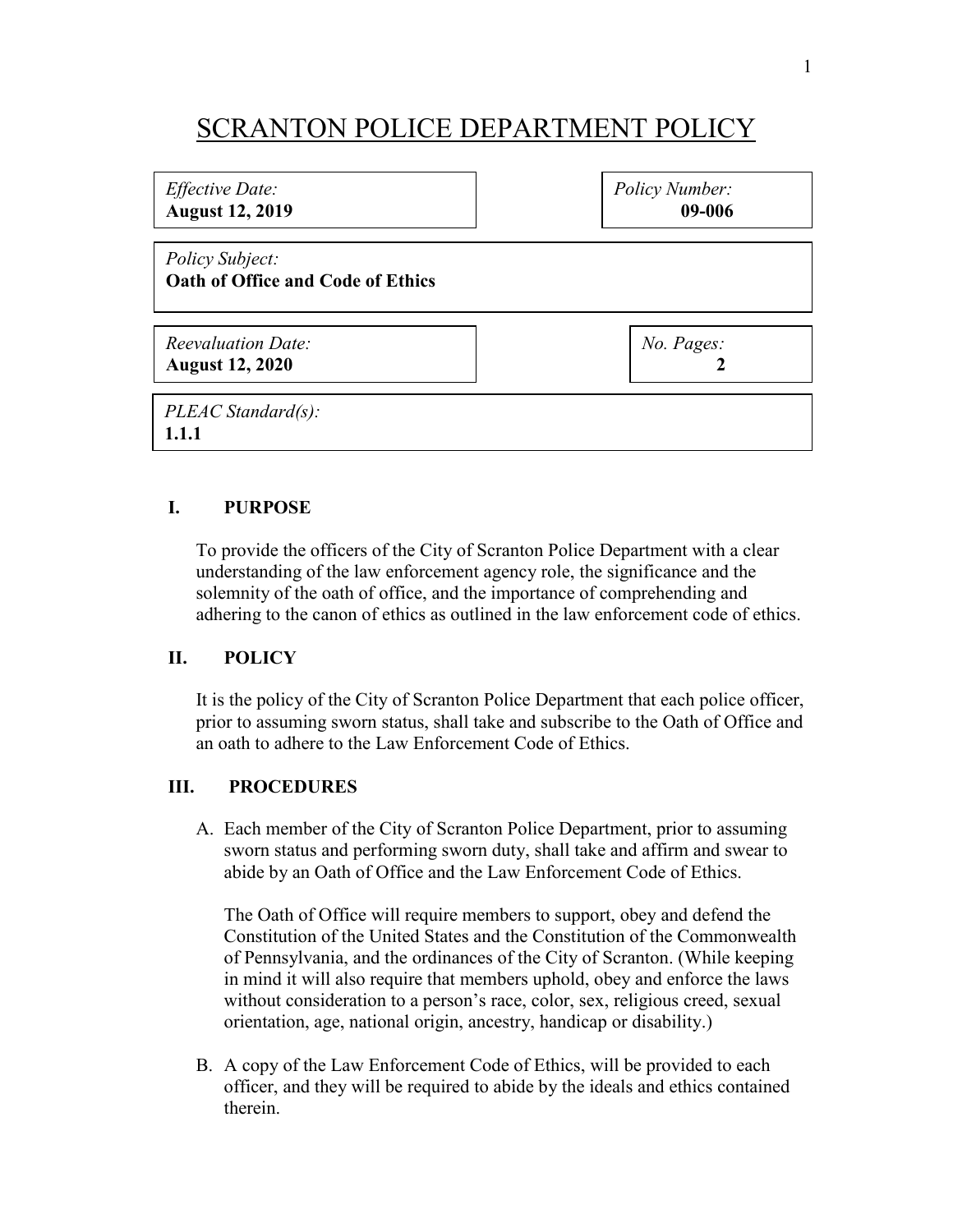These oaths will be administered orally by the Mayor of the City of Scranton (Deputy Mayor in his/her absence) and signed copies will be placed in the Police Officer's personnel file.

By the Order of:

Chief Carl R. Graziano Superintendent of Police Scranton Police Department

**Attachments: Copy of Law Enforcement Code of Ethics Copy of Oath of Office**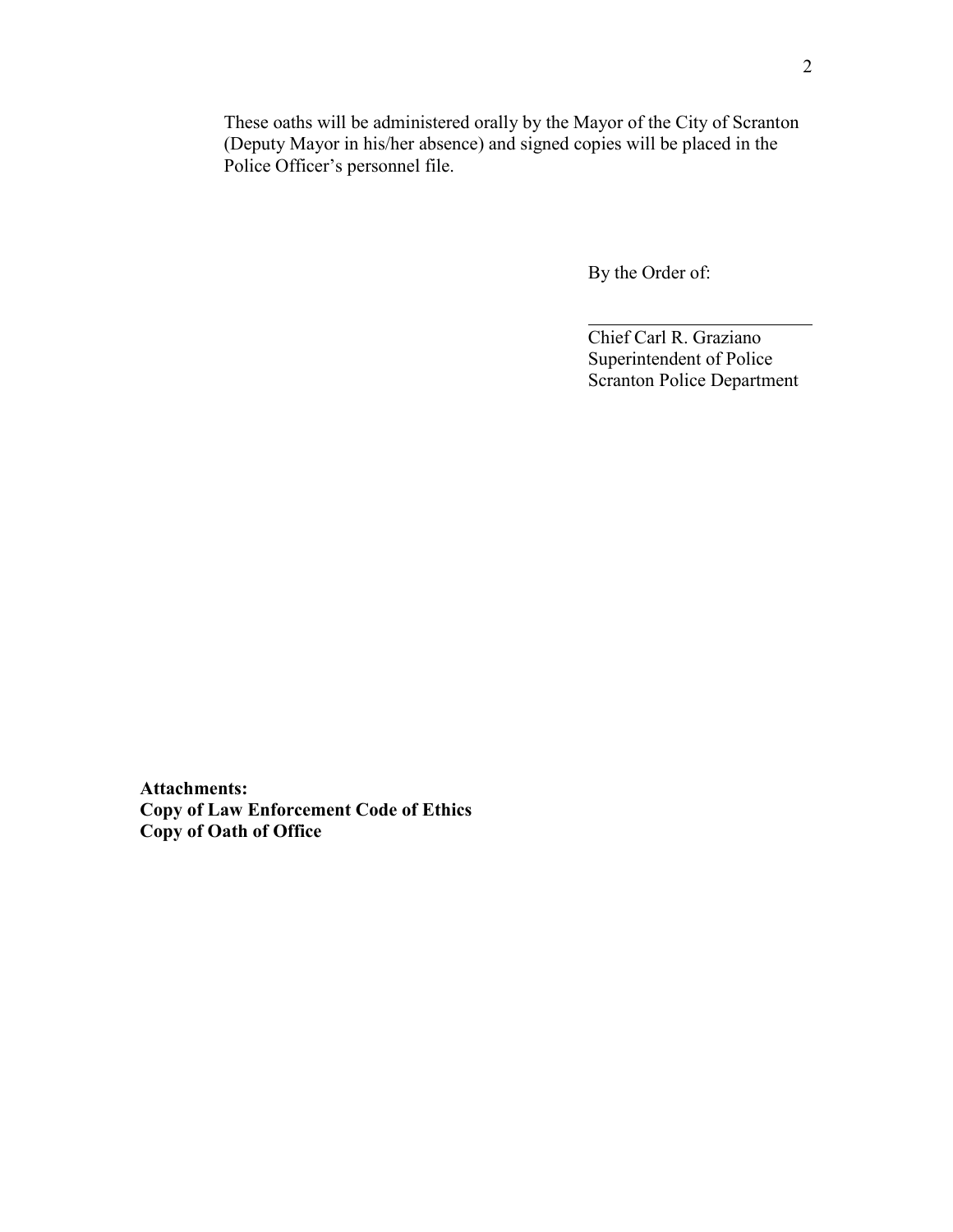### **SCRANTON POLICE DEPARTMENT LAW ENFORCEMENT CODE OF ETHICS**

As a law enforcement officer, my fundamental duty is to serve the community; to safeguard lives and property; to protect the innocent against deception, the weak against oppression or intimidation and the peaceful against violence and disorder; and to respect the constitutional rights of all to liberty, equality and justice.

I will keep my private life unsullied as an example to all and will behave in a manner that does not bring discredit to me or my agency. I will maintain courageous calm in the face of danger, scorn or ridicule; develop self restraint; and be constantly mindful of the welfare of others. Honest in thought and deed both in my personal and professional life, I will be exemplary in obeying the law and the regulations of my department. Whatever I see or hear of a confidential nature or that is confided to me in my official capacity will be kept ever secret unless revelation is necessary in the performance of my duty.

I will never act officiously or permit personal feelings, prejudices, political beliefs, aspirations, animosities or friendships to influence my decisions. With no compromise for crime and with relentless prosecution of criminals, I will enforce the law courteously and appropriately without fear or favor, malice or ill will, never employing unnecessary force or violence and never accepting gratuities.

I recognize the badge of my office as a symbol of public faith, and I accept it as a public trust to be held so long as I am true to the ethics of police service. I will never engage in acts of corruption or bribery, nor will I condone such acts by other police officers. I will cooperate with all legally authorized agencies and their representatives in the pursuit of justice.

I know that I alone am responsible for my own standard of professional performance and will take reasonable opportunity to enhance and improve my level of knowledge and competence.

I will constantly try to achieve these objectives and ideals.

Officer Date